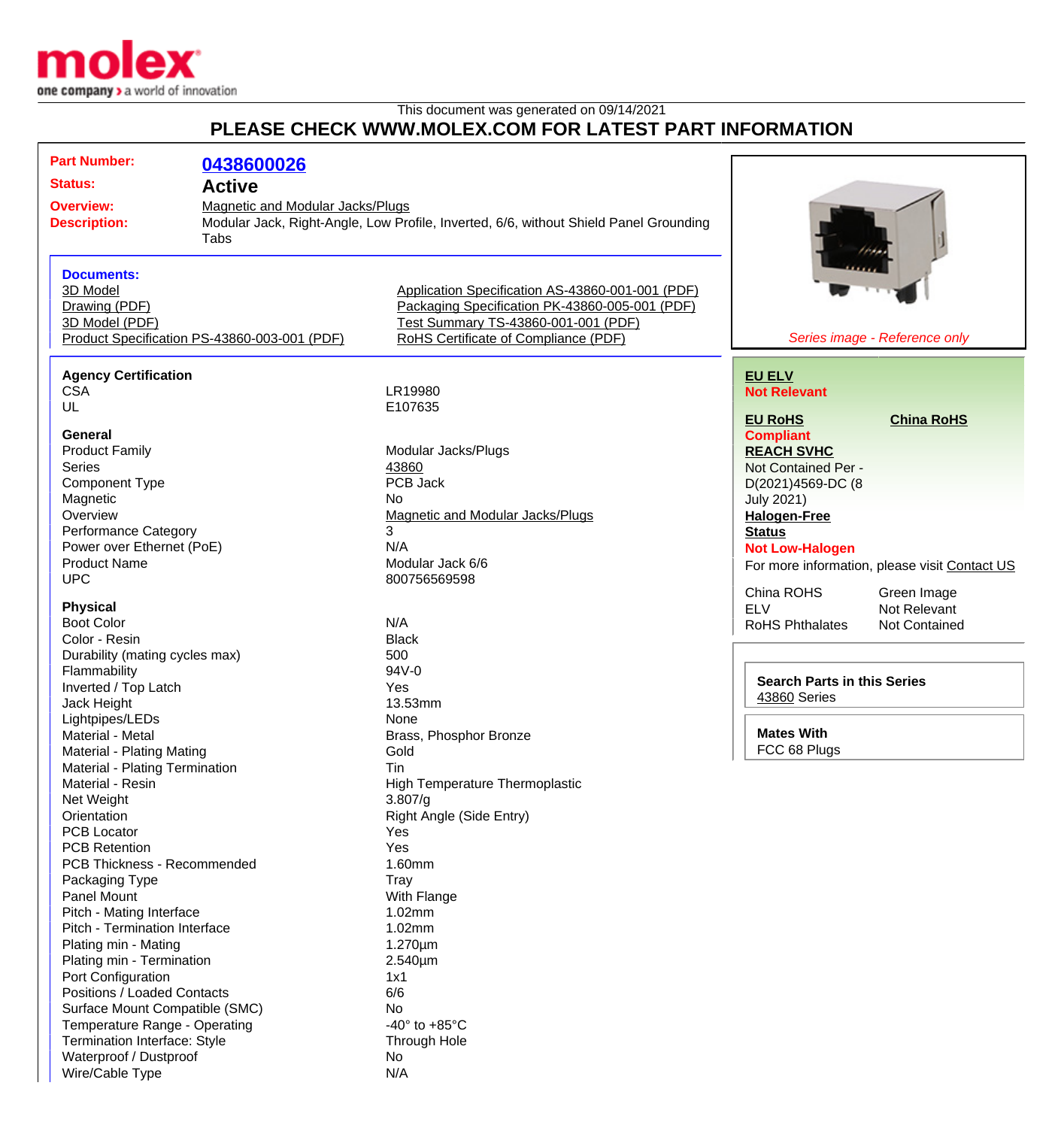| <b>Electrical</b><br>Current - Maximum per Contact<br>Grounding to PCB<br>Grounding to Panel | 1.5A<br>Yes<br>None |
|----------------------------------------------------------------------------------------------|---------------------|
| Shielded                                                                                     | Yes                 |
| Voltage - Maximum                                                                            | 150V AC (RMS)       |
| <b>Solder Process Data</b>                                                                   |                     |
| Lead-freeProcess Capability                                                                  | WAVE                |
| <b>Material Info</b>                                                                         |                     |
| <b>Reference - Drawing Numbers</b>                                                           |                     |
| <b>Application Specification</b>                                                             | AS-43860-001-001    |
| Packaging Specification                                                                      | PK-43860-005-001    |
| <b>Product Specification</b>                                                                 | PS-43860-003-001    |
| <b>Sales Drawing</b>                                                                         | SD-43860-001-001    |
| <b>Test Summary</b>                                                                          | TS-43860-001-001    |

## This document was generated on 09/14/2021 **PLEASE CHECK WWW.MOLEX.COM FOR LATEST PART INFORMATION**